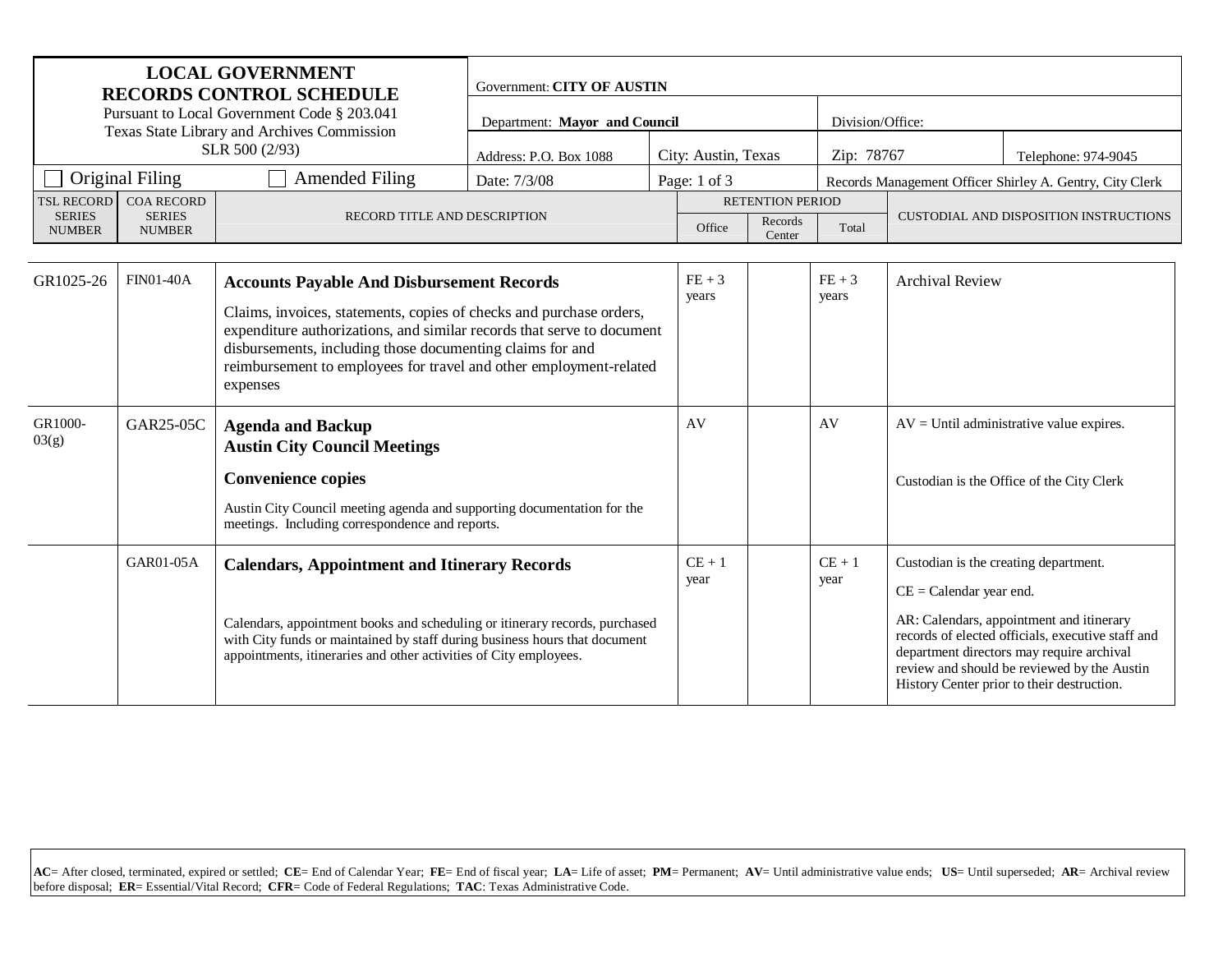| CITY OF AUSTIN RECORDS CONTROL SCHEDULE | Department: Mayor and Council | Division/Office: |
|-----------------------------------------|-------------------------------|------------------|
|                                         | Date: 3/1/2011                | Page: $2$ of $4$ |

|                            | GAR03-05A        | <b>City Council Project Files</b><br>Files related to land use, development, zoning, capital improvements,<br>economic development, related ordinances or other issues before the<br>Council. Includes constituency correspondence related to projects or<br>ordinance.                                                                                                                                         | $AC + 2$<br>years | $AC + 2$<br>years | $AC =$ End of final term of office or<br>completion of project.<br><b>Archival Review</b>       |
|----------------------------|------------------|-----------------------------------------------------------------------------------------------------------------------------------------------------------------------------------------------------------------------------------------------------------------------------------------------------------------------------------------------------------------------------------------------------------------|-------------------|-------------------|-------------------------------------------------------------------------------------------------|
| GR1000-<br>26a             | <b>GAR02-20A</b> | <b>Correspondence And Internal Memoranda</b><br><b>Policy and Program development</b><br>Correspondence and internal memoranda pertaining to the<br>formulation, planning, implementation, modification, or<br>redefinition of the policies, programs, services, or projects of a<br>local government.                                                                                                          | $AC+5$<br>years   | $AC + 5$<br>years | <b>Archival Review</b><br>$AC =$ End of final term of office or 3 years<br>whichever is longer. |
| GR1000-<br>26 <sub>b</sub> | GAR02-05A        | <b>Correspondence And Internal Memoranda</b><br><b>Administrative</b><br>(includes incoming and copies of outgoing correspondence and internal<br>correspondence and memoranda).<br>Correspondence and internal memoranda pertaining to or arising from<br>the routine administration or operation of the policies, programs,<br>services, and projects of a local government<br>Includes: Request for support. | $AC +2$<br>years  | $AC +2$<br>years  | <b>Archival Review</b><br>$AC =$ End of final term of office or 3 years<br>whichever is longer. |
| GR1000-<br>26c             | GAR02-25A        | <b>Correspondence And Internal Memoranda</b><br><b>Routine</b><br>Correspondence and internal memoranda such as letters of transmittal,<br>requests for publications, internal meeting notices, and similar routine<br>matters.<br>Invitations not accepted.                                                                                                                                                    | AV                | AV                | $AV =$ Until administrative value expires.                                                      |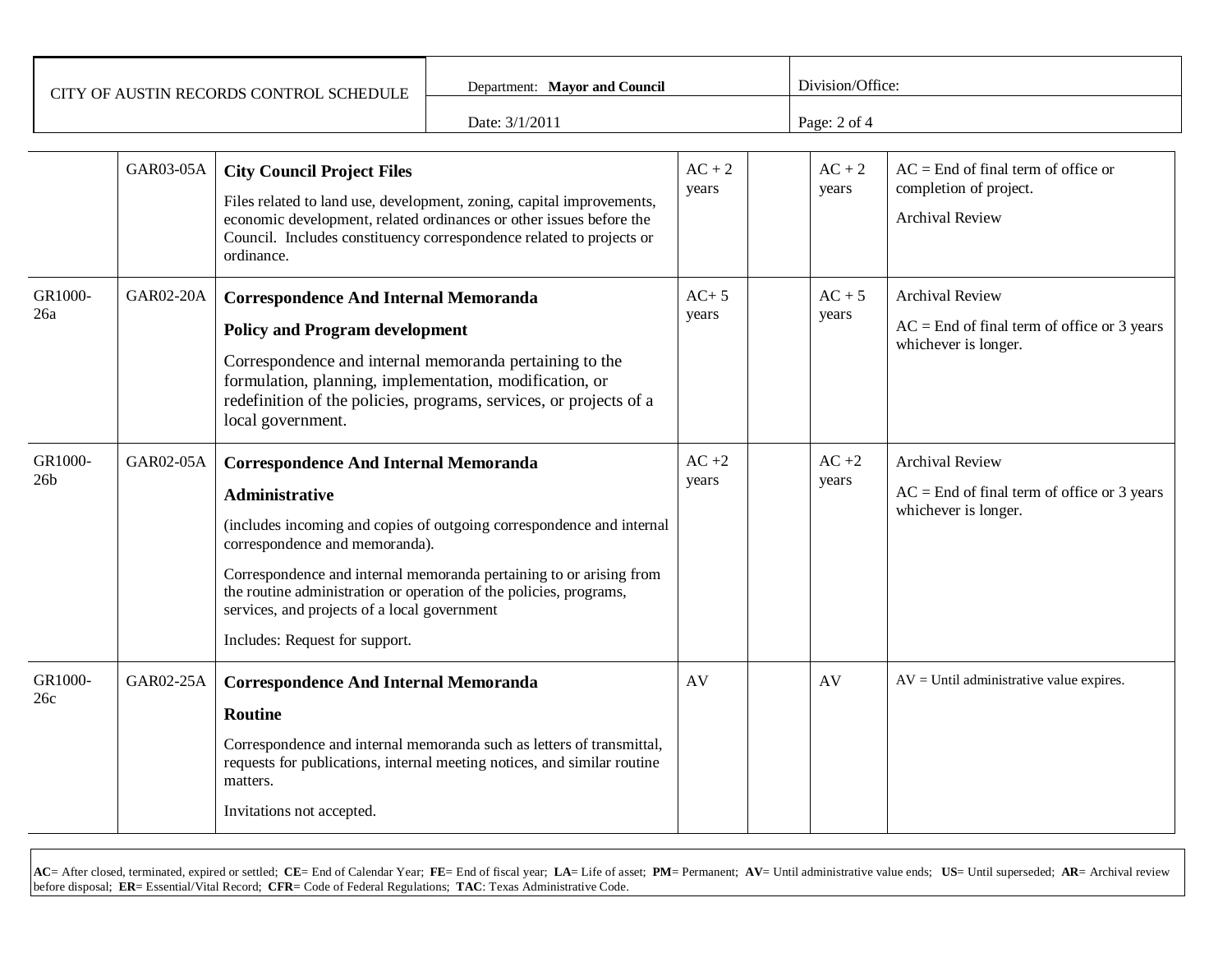| CITY OF AUSTIN RECORDS CONTROL SCHEDULE | Department: Mayor and Council | Division/Office: |  |  |
|-----------------------------------------|-------------------------------|------------------|--|--|
|                                         | Date: 3/1/2011                | Page: $3$ of $4$ |  |  |

|                  | GAR02-15B        | <b>Customer Assistance Forms (CAF)</b>                                                                                                                                                                                                                                                                                                                                                                                                                                              | 2 years           | 2 years           | Custodian is the City Managers Office.                                                   |
|------------------|------------------|-------------------------------------------------------------------------------------------------------------------------------------------------------------------------------------------------------------------------------------------------------------------------------------------------------------------------------------------------------------------------------------------------------------------------------------------------------------------------------------|-------------------|-------------------|------------------------------------------------------------------------------------------|
|                  |                  | <b>Convenience Copy</b>                                                                                                                                                                                                                                                                                                                                                                                                                                                             |                   |                   |                                                                                          |
|                  |                  | Records related to complaints, issues or requests received by the Mayor,<br>Council Members or City Manager that do not fall under the Open Records<br>requirements. The requests are entered into the City's ACAP (Automated<br>Customer Assistance Process) for distribution among the appropriate City<br>departments. Includes the request, date received, name of department the<br>request was sent to, notes, supporting documentation and the response to the<br>requestor. |                   |                   |                                                                                          |
| GR1000-<br>03(a) | <b>GAR30-05B</b> | <b>Meeting Minutes</b><br><b>Austin City Council</b><br><b>Convenience Copy</b>                                                                                                                                                                                                                                                                                                                                                                                                     | AV                | AV                | $AV = Until$ administrative value expires.<br>Custodian is the Office of the City Clerk  |
|                  |                  | Written minutes of Austin City Council meetings.                                                                                                                                                                                                                                                                                                                                                                                                                                    |                   |                   |                                                                                          |
| GR1000-<br>03(a) | GAR30-01B        | <b>Notes of Meeting Minutes</b><br><b>Austin City Council</b><br><b>Convenience Copy</b>                                                                                                                                                                                                                                                                                                                                                                                            | AV                | AV                | $AV = Unitil$ administrative value expires.<br>Custodian is the Office of the City Clerk |
| GR1000-05        | <b>GAR15-10B</b> |                                                                                                                                                                                                                                                                                                                                                                                                                                                                                     | AV                | AV                | $AV = Unitil$ administrative value expires.                                              |
|                  |                  | <b>Ordinances and Resolutions</b><br><b>Convenience Copies</b><br>Statutes and regulations enacted by the Austin City Council.                                                                                                                                                                                                                                                                                                                                                      |                   |                   | Custodian is the Office of the City Clerk                                                |
| GR1000-38        | GAR40-15A        | <b>Policy And Procedure Documentation</b><br>Executive orders, directives, manuals, and similar documents that<br>establish and define the policies, procedures, rules, and regulations<br>governing the operations or activities of a local government as a whole<br>or any of its departments, programs, services, or projects.                                                                                                                                                   | $US + 5$<br>years | $US + 5$<br>years | $US =$ Until superseded or obsolete                                                      |